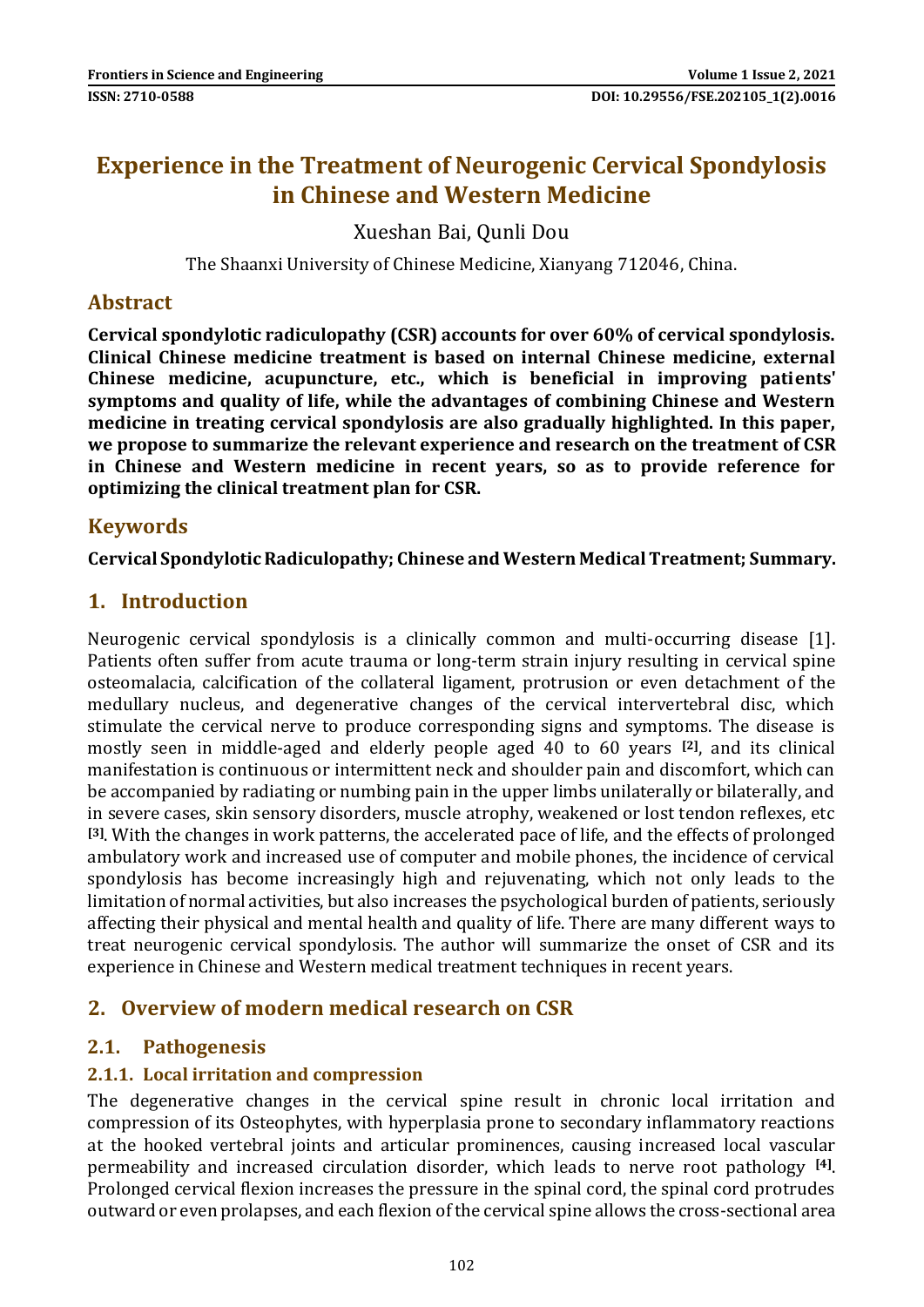of the spinal cord to Concomitantly, prolonged and substantial neck flexion and extension increase the mechanical compression burden on the spinal cord and frictional pulling together.

#### **2.1.2. Hemodynamics**

Benjamin M **[5]** et al. on 22 cervical spondylosis with or without spinal cord disease Patients undergo dynamic magnetically sensitive contrast perfusion MRI before, during and after contrast injection, by compressing the Parts were evaluated for relative spinal cord blood volume, reversible relaxation rate, and relative oxygen extraction fraction, and compared with anterior and posterior spinal cord diameters and modified Japanese Orthopaedic Association scores were compared, and the results obtained support the hypothesis that spinal cord compression causes ischemia and hypoxia, and that the degree of ischemia and The degree of neurological damage is proportional. This ischemia and hypoxia may even cause necrosis of the spinal cord, the mechanism of which is still unclear and needs to be further investigated.

#### **2.1.3. Cervical spine instability theory**

Degenerative changes in the cervical intervertebral discs cause instability of adjacent vertebrae, chronic strain so that part of the intervertebral discs are not stable. joint loosening, increased laxity of the small articular capsule, and expansion of the fibrous ring, both of which together have caused a portion of the cervical spine to lose its stability. Cervical flexion and extension activities will cause the spinal cord to rub repeatedly on the posterior vertebral body osteophytes, Hirai Shima **[6]** et al. by comparing The anatomical features of CSR patients undergoing surgery and healthy subjects revealed the width of the intervertebral foramen (developmental factors) and the osteophytes of the Formation (spinal factors) is associated with the development of CSR, which can lead to a loss of soft tissue muscle balance and rotational displacement of the cervical spine bilaterally The nerve roots are irritated and compressed to produce the corresponding clinical symptoms.

#### **2.2. Treatment**

#### **2.2.1. Pharmacological therapy**

Relief of symptoms mainly by anti-inflammatory and analgesic drugs, currently more commonly used are non-steroidal anti-inflammatory drugs. such as aspirin, ibuprofen extended-release capsules, and sodium diphenhydramine **[7]**, as well as nutritional neuroleptics, such as methcobalamin, and Glucocorticoids, etc. Zhang Jie <sup>[8]</sup>, in observing the value of gabapentin in CSR treatment, had a total effective rate of 94.59% in his study group, which was higher than the 75.68% of the control group, indicating the efficacy of gabapentin in relieving pain in patients. CSR pain is commonly used in the early stages due to the ease of application of the drug and high patient acceptance.

#### **2.2.2. Physiotherapy**

The application of natural and artificial physical energy in the prevention and treatment of diseases, such as electricity, light, water, magnetism, heat, freezing, etc. in many forms, can promote blood circulation, improve local tissue nutrition, and may also have an excitatory or inhibitory effect on the nervous system. It is effective in relieving spasticity and treating diseases such as muscle weakness and muscle atrophy. By observing physiotherapy combined with traction in 60 patients with CSR, Luo Jun **[9]** et al. achieved an overall effective rate of 85.00%. It shows that physiotherapy is effective in relieving patients' symptoms in the treatment of CSR and can be promoted for use in clinical practice.

#### **2.2.3. Closed injection therapy**

Closed injection therapy to reduce tissue adhesions and edema by injecting the drug directly into the lesion. Wang Yong **[10]** used cervical transverse spine injection therapy to treat patients with CSR with an overall effective rate of 86.7%, and Wang Zhonglu **[11]** et al. observed the clinical efficacy of Zhengqing Fengyanin Injection in the paravertebral neck for the treatment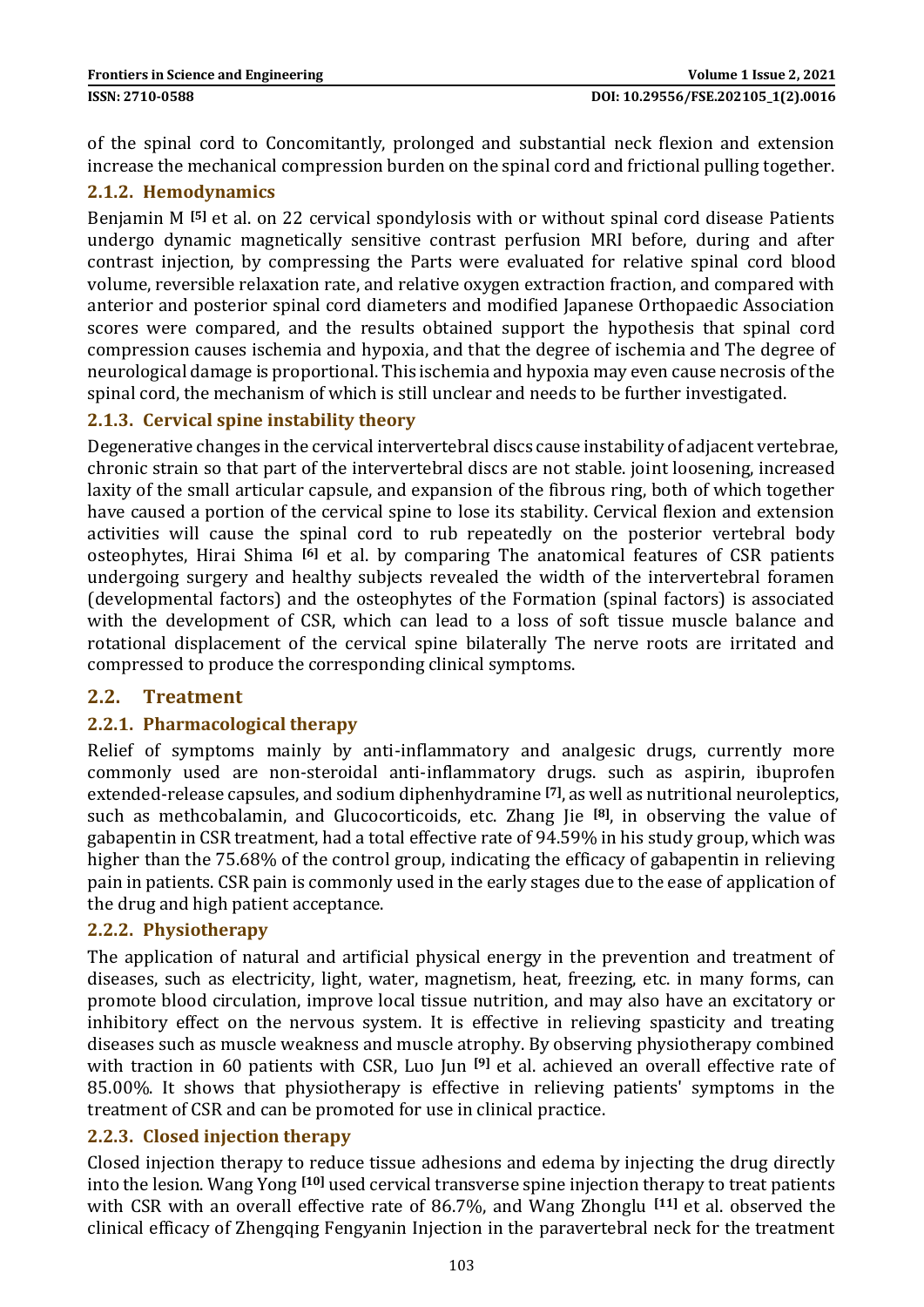of neurogenic cervical spondylosis and found that its overall effectiveness was 88.0% compared to 58% in the control group treated with traction alone. Closed injection therapy allows the medication to go straight to the site and provides rapid pain relief, but also requires attention to sterility and selection of injection sites Question.

#### **2.2.4. Surgical treatment**

Surgical treatment is often used for severe cases that have failed to respond to conservative treatment. Anterior decompression and fusion of the cervical spine. cervical fusion (ACDF)), and with the constant development of medical devices, microscopically assisted The inferior anterior cervical discectomy with bone graft fusion achieved significant results **[2]**. By selecting 102 patients with single-segment neurogenic cervical spondylosis, Guangchun Li **[13]**used traditional anterior cervical discectomy Bone grafting and fusion treatment and microscopically assisted anterior cervical discectomy with bone grafting and fusion, the latter with an excellent rate of 96.08%. 82.35% higher than the control group. In an environment of continued development and use of cervical replacement prostheses, non-fusion cervical artificial disc replacement ( (artifificial cervical disc replacement, ADR) It has also become another option for the treatment of multi-segment cervical spondylosis, with Li Gan**[14]** and others arguing that non-fusion surgery and hybrid surgery are more effective than simple The fusion procedure is advantageous in avoiding postoperative degeneration of adjacent segments, preserving the segmental motion and biomechanical environment of the cervical spine, reducing the Fusion-related complications. By observing radiofrequency ablation (radiofrequency ablation. (RFA) combined with ozone at different concentrations in neurogenic cervical spondylosis, and found that RFA combined with ozone for the treatment of CSR was efficacious. Ozone at a concentration of 60 mg/mL has better efficacy, or is concentrationdependent, which is worthy of clinical reference. However, due to the trauma of surgery, complications and contraindications, most patients prefer conservative treatment.

## **3. Overview of TCM research on CSR**

#### **3.1. TCM diagnosis**

Neurogenic cervical spondylosis belongs to the category of "paralysis" and "neck and shoulder pain" in our mother tongue medicine. Wind-cold and damp evils invade the meridians and stay in the body, leading to stagnation of Qi and blood and poor blood circulation, resulting in neck and shoulder pain and numbness of the limbs. **[15]** As recorded in Su Wen, "The disease is in the bones, the bones are heavy and cannot be lifted, the bone marrow is sore, the cold arrives, the name is bone paralysis" **[16]**. It is believed that the invasion of cold evil is an important causative factor in this disease. The "Su Wen - Paralysis" said: "Wind, cold and damp three mixed to, together for paralysis, its wind wins for the line paralysis, ... ... damp wins for the paralysis also." According to the Su Wen (Su Wen - Great Theory on the Essence), "All neck and neck items are strong and belong to dampness", indicating that wind and dampness are also related to the onset of this disease. The "Su Wen - Paralysis" said: "All five organs have shedding, disease for a long time and do not go, the inner shedding in its combination also. Therefore, bone paralysis has not been, re-sensitive to the evil, ... ... internal shedding in the lungs" **[17]**, pointing out that paralysis is not only related to the invasion of external evil, and the five organs also have closely related, as recorded in Su Wen - Xuanming Wu Qi, "The Kidneys Dominate the Bones," and Su Wen - The Six Sections of the Organ and Symptoms, "The Kidneys, the Sequestration of this, the essence of the place also; its Hua in the hair, its full in the bone"**[17]**, illustrating the important relationship between the kidney and bone. In addition to external evil, the five organs, the disease is also associated with chronic strain, such as "Zhang's Medical General" cloud: "Kidney qi does not follow the old way, the qi rebellion coercive ridge And on, resulting in shoulder and back pain... or view the book on Xianxiang sitting for a long time to cause spinal pain", due to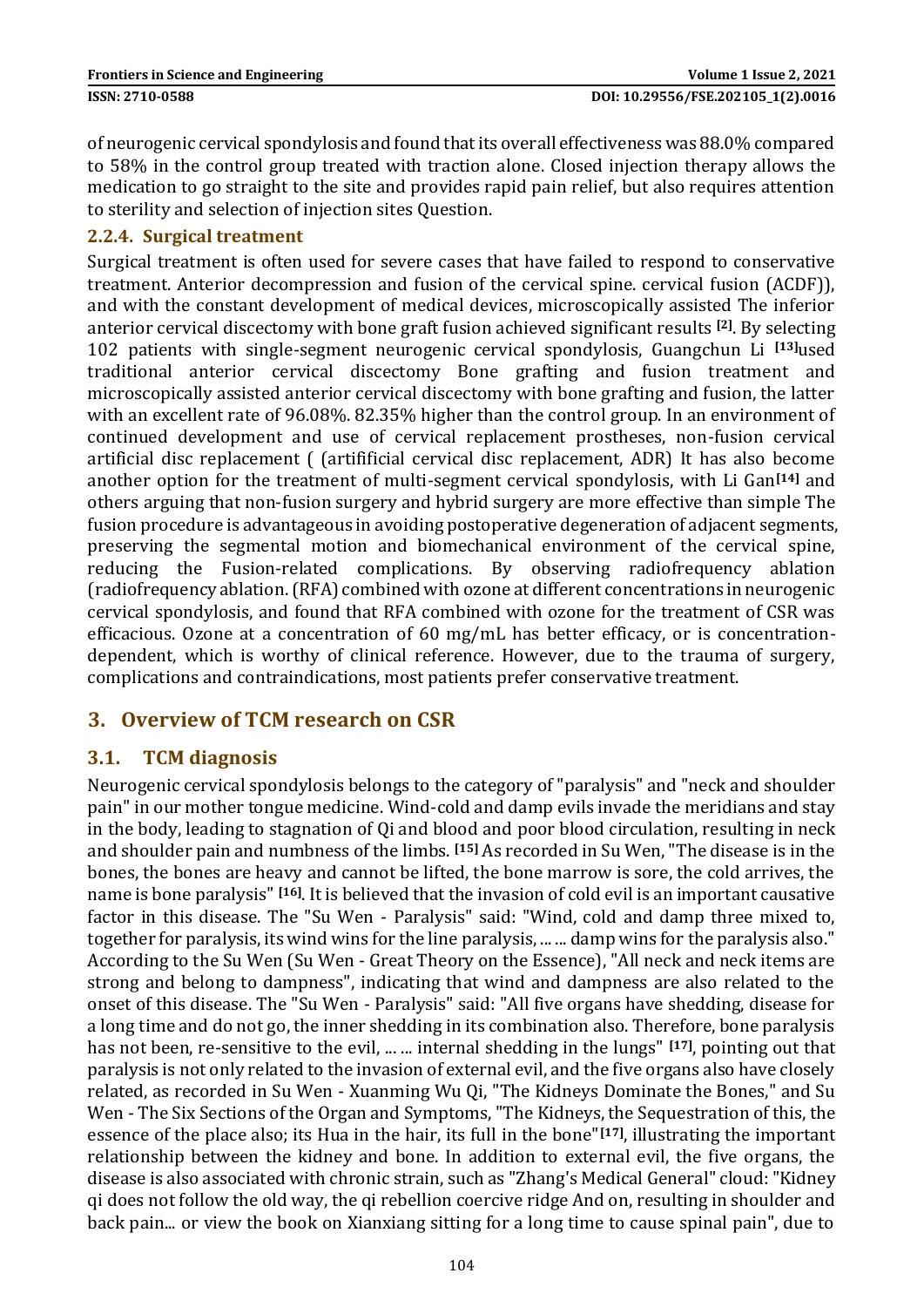sitting for a long time or long time low head work study and other bad posture cause The disease is caused by poor blood circulation in the neck and obstruction of the meridians, which leads to pain. In summary, TCM believes that the main causes of cervical spondylosis of the nerve root are feeling external evils, improper work and rest, old age and weakness, illness in the tendons and bones, and Liver, spleen, and kidney are related, and between the specimen and the real, the evidence is more intermingled and can be mutual cause and effect. Chinese medicine treatment is based on the basic principle of eliminating evil spirits and clearing the collaterals, according to the deficiency and reality of the deviation of the positive, identify and apply treatment, and at the same time according to "treating wind first treats blood, and blood flows wind". The theory of "self-destruction" nourishes the blood and invigorates it, and the treatment is varied and effective **[18]** .

## **3.2. Traditional Chinese Medicine (TCM)**

#### **3.2.1. Internal and external use of traditional Chinese medicine**

Due to the differences in the understanding and diagnosis of this disease among medical practitioners and the differences in the patients' constitution, it is necessary to The clinical differentiation of neurogenic cervical spondylosis is clinically diverse. Liu Bo-ling **[19]** et al. divided it into four types: wind-cold and damp, qi-stagnation and blood stasis, liver and kidney deficiency, and deficiency-cold, respectively, with Qiang Wu Sheng Damp Tang, and Body Pain Expelling Sludge Soup, Paeoniae Glycyrrhizae Soup, and Astragalus Gui Zhi Five Soup to treat it. Zhu Liguo **[20]** et al. analyzed the rules of application of Chinese herbal medicine for the treatment of CSR in clinical practice and concluded that the use of Chinese herbal medicine to To activate blood and eliminate stasis, together with herbal medicines that benefit blood, nourish qi, dispel dampness and dispel cold, can be based on Astragalus quinquefolium or Gui Zhi plus Ge Gen Tang is added and subtracted with evidence. Topical use of Chinese herbs also has unique advantages, Lin Jialiang **[21]**uses saffron, frankincense, myrrh, perforated bones, and Lu Lu Tong to mix well The total number of patients in the group treated with acupuncture alone was observed by comparing the total number of patients treated with acupuncture alone with the total number of patients treated with acupuncture in the control group. There was significantly higher efficiency (91.67%) than the control (80.56%). The internal and external use of TCM highlighted the uniqueness of TCM therapy, significantly improved the quality of life of patients, and had a good recovery from this disease. The help is valuable for the clinical application of CSR.

#### **3.2.2. Acupuncture and moxibustion therapy**

Acupuncture and moxibustion therapy for CSR is effective in relaxing tendons, relieving stasis and pain, and reducing tissue compression. The acupuncture points mainly focus on the cervical pinch after the vertebral body or spinal nerve lesion and the Sun, Shaoyang, and Yangming meridian points on the hands and feet **[22]**. By observing the clinical effects of different acupuncture therapies for the treatment of CSR, Cao **[23]** et al. found that the experimental group using warm acupuncture had an effective rate of The results were higher than those of the control group using conventional western medicine combined with electroacupuncture (P<0.05), and the treatment of nerve root type with electroacupuncture combined with warm acupuncture was better than that of the control group using conventional western medicine combined with electroacupuncture (P<0.05). cervical spondylosis, which is more conducive to improving symptoms and improving treatment outcomes. By observing the efficacy of acupuncture combined with traction in the treatment of neurogenic cervical spondylosis, Wang Jiawei **[24]** randomized 104 patients with CSR according to The numerical table method was divided into 52 cases in the observation group and 52 cases in the control group, both of which were treated with traction, and the control group was treated with acupuncture points for pinching the spine and upper limb. The total effective rate was 94.23% in the observation group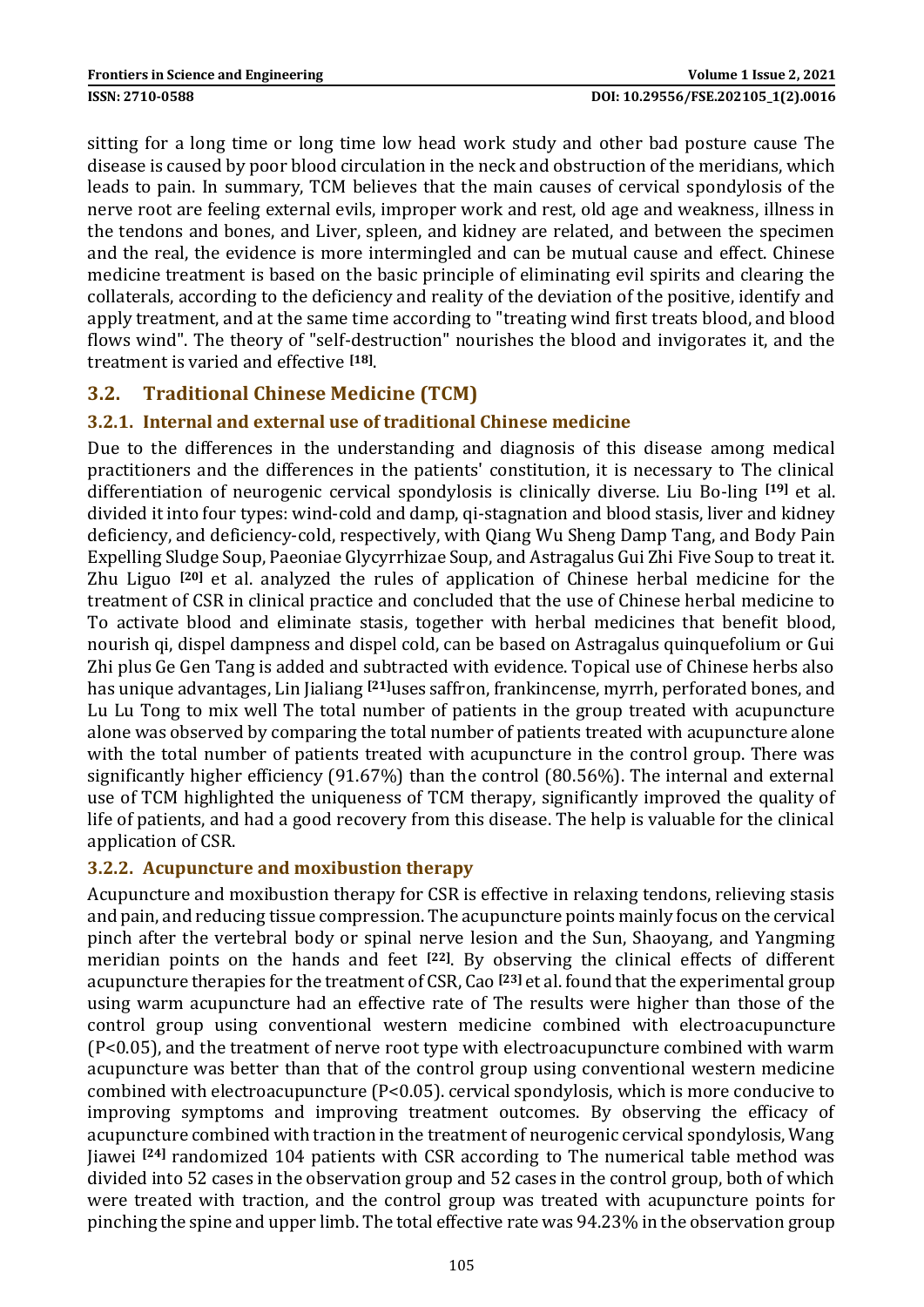and 84.61% in the control group, and the difference between the two groups was statistically significant (P<). (0.05), indicating that acupuncture combined with traction can improve the efficacy of treatment of CSR. In conclusion, the efficacy of acupuncture in the treatment of CSR is remarkable, because of the positive effect, simple treatment method, mild complications and the low cost of treatment, easy to be Widely accepted by patients **[25]** .

#### **3.2.3. Acupuncture and Knife Therapy**

Acupuncture and Knife is based on the nine needles of the Chinese ancient medicine, the contact needles and the sharp needles, and the Western medicine. Surgical scalpel combined with the development of the needle body is composed of metal, the needle handle is made of plastic, in the clinical use of Hanzhang 3 or 4. Needle knife for the treatment of CSR **[26]**. When operating, the blade is aimed at the pressure point, the blade body is at a perpendicular angle to the skin of the neck, and the line of penetration of the blade is parallel to the travel of blood vessels, nerves and tendons. direction, from shallow to deep layer by layer loosening, when touching the toughness of the material in the direction of the fiber line 2-5 times cutting, to loosen the soft tissue adhesions, and contracture and improve local microcirculation **[27]**. Ruxing Yang**[28]** divided 64 patients with CSR into 2 groups of 32 each by taking a randomized controlled trial for clinical study. The control group was treated with traditional acupuncture, and the treatment group was treated with acupuncture and knife therapy before treatment, after the first treatment, after the full treatment, and after the The NPQ scale and McGill Pain Rating Scale were measured at 1 month after the end of treatment, and the results were statistically analyzed. Both acupuncture and traditional needling have achieved good clinical outcomes for the treatment of CSR, but acupuncture vs. There are good near-term and long-term effects.

#### **3.2.4. Manual therapy**

Manual therapy for CSR is thought to relieve spastic adhesions in the cervical spine-related muscle groups and soft tissues, correct the cervical joint misalignment and pain relief **[29]** . Rotational manipulation is used clinically because it restores the physiological position of the vertebral bodies and intervertebral joints and allows the release of compressed blood vessels and nerves extensively **[30]**, while the extensor method can pull open the embedded joint capsule and correct the abnormal position of the intervertebral joints and the slight displacement of the cervical vertebrae. which is thought to radically relieve or reduce nerve root irritation and compression **[31]**. Wang Xiang **[32]** randomly divided 120 patients with CSR into Shih's group and conventional group to observe the effect of Shih's maneuver on the treatment of CSR. After 4 weeks of treatment, 26 cases were cured in the Shih group, 22 cases were significant, 1 case was ineffective, and 19 cases were cured in the conventional group, 17 cases were significant. This shows that Shi's maneuver can effectively reduce neck and shoulder pain in patients with CSR and the therapeutic effect is accurate. The clinical treatment is often combined with other means, such as traditional Chinese medicine, traction, etc., so as to give full play to the characteristics of Chinese medicine treatment. The role of CSR.

#### **3.2.5. Other Treatments**

There are many other treatments that are effective and popular with patients, such as traction, cupping, and Chinese medicine fumigation, etc. In exploring the adjunctive therapeutic effects of fitness qigong on CSR, Chen Changle **[33]** and others randomized 94 patients into a test group48 cases and 46 cases in the control group, both groups were treated with the same acupuncture for one month, and the test group also added fitness qigong for at least 5d per week. As a result, the overall effective rate of 93.75% in the experimental group was significantly higher than the 86.96% in the control group, indicating that the effect of fitness qigong on CSR The treatment has a good adjuvant effect. By studying the clinical efficacy of supine intermittent angle traction for the treatment of CSR, Hu Hai **[34]** randomized 148 patients with CSR to Divided into 74 cases each in the observation and control groups, the control group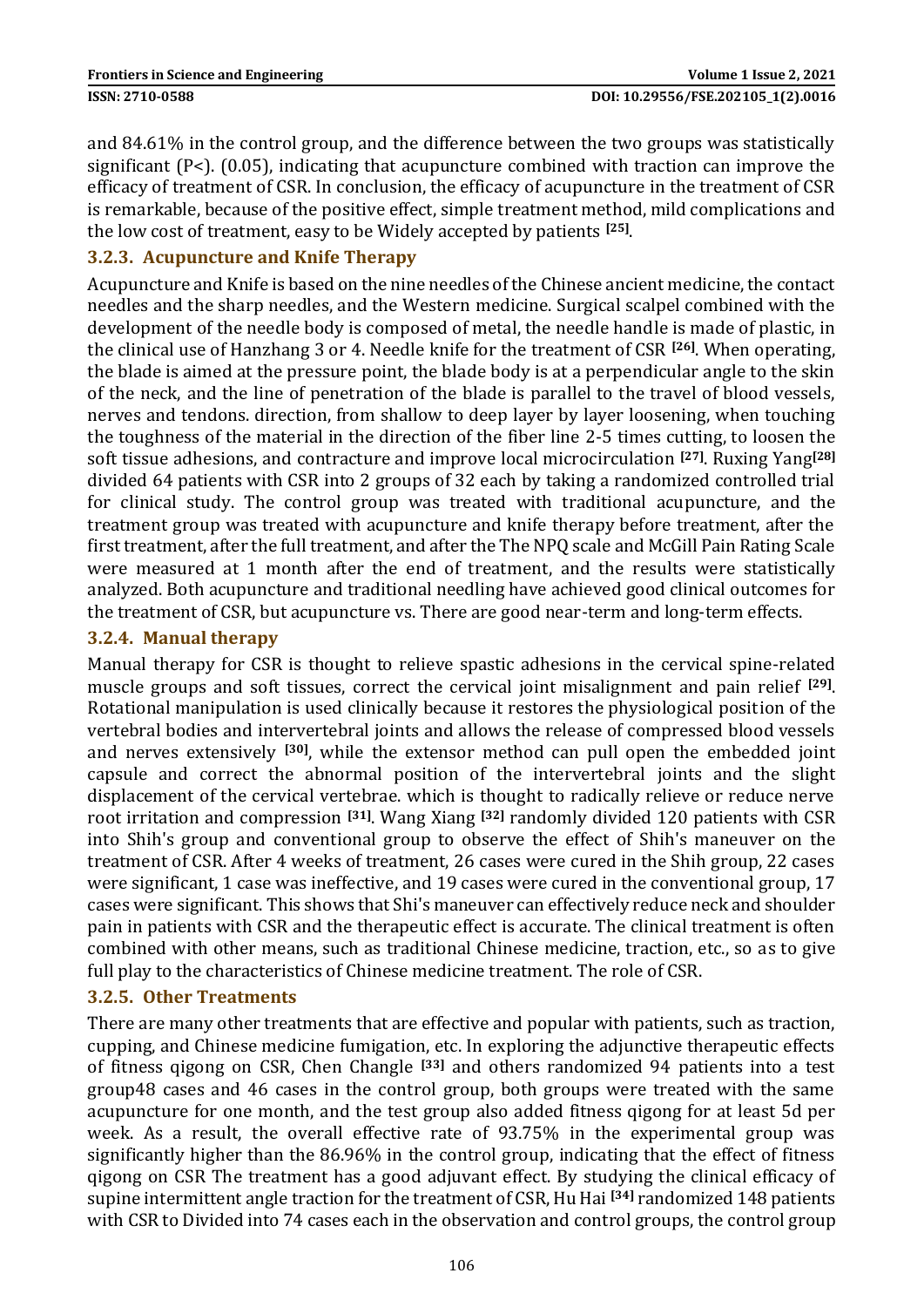was treated routinely, and observation was based on the addition of supine interval angle traction, which was found to be The total effective rate of clinical treatment in the observation group (91.89%) was significantly higher than that in the control group (78.38%) (P < 0.05), which indicates that supine intermittent angle traction can effectively improve patients' condition and is highly safe.  $(P < 0.05)$  indicated that supine intermittent angle traction could effectively improve patients' condition and was safe, which was worthy of clinical promotion.

## **4. Summary**

There are a number of methods available for the treatment of CSR, and two or more methods are often used clinically for the non-surgical treatment of patients. There is a wide range of types, with minimal adverse effects and remarkable results. For non-surgical treatments that do not work, surgery is an option, and with the continuous development of science and technology, surgical treatment is moving toward less traumatic, more effective, and more effective. The direction of rapid postoperative recovery. The combination of Chinese and Western medicine in the treatment of this disease combines multiple modalities to achieve a better therapeutic effect, and a variety of new techniques have been developed to achieve clinical efficacy. The significant improvement also provides a new direction for the future treatment of CSR, and we believe that in the near future, the treatment of this disease will be even better. Specification and refinement, looking forward to further research.

## **References**

- [1] Yu Jiyang, Wang Xiuhua. Decoction for neck pain and external application of TDP miracle lamp for the treatment of neurogenic cervical spondylosis: 73 cases[J]. Journal of Practical Chinese Internal Medicine, 2012,26(1):79-80
- [2] Yang Dawei. Advances in manual therapy for neurogenic cervical spondylosis [J]. Asia-Pacific Traditional Medicine, 2010, 6( 6) : 154-155.
- [3] Yang Gao, Zhijun Hu, Xuejun Cui, et al. Current status of cervical radiculopathy with neurogenic manipulative therapy[J]. Chinese Journal of Orthopaedics and Traumatology, 2012, 20(3):64-67.
- [4] Ou Guofeng, Dong Bo, Liu Jihua, Zhu Fengfeng, Liu Xin, Li Xiaoqun, Yuan Puwei. Progress in the treatment of neurogenic cervical spondylosis in Chinese and Western medicine[J]. Journal of Modern Integrative Medicine, 2017,26(07):791-793.
- [5] Benjamin M. Ellingson,Davis C. Woodworth,Kevin Leu,Noriko Salamon,Langston T. Holly, Spinal Cord Perfusion MR Imaging Implicates Both Ischemia and Hypoxia in the Pathogenesis of Cervical Spondylosis[J] . World Neurosurgery,2019,128.
- [6] Shima Hirai, So Kato, Koji Nakajima, Toru Doi, Yoshitaka Matsubayashi, Yuki Taniguchi, Hirohiko Inanami, Naoto Hayashi, Sakae Tanaka Anatomical study of cervical intervertebral foramen in patients with cervical spondylotic radiculopathy[J] . Journal of Orthopaedic Science,2020.
- [7] Huang Zhengzhou. Advances in the treatment of cervical radiculopathy[J]. Primary Care, 2015, 13(23): 2245-2247.
- [8] Zhang Jie. Observation on the application value of gabapentin in the treatment of neurogenic cervical spondylosis[J]. Jilin Med,2020,41(03):600-601.
- [9] LUO Jun, WEI Yanxuan, CHEN Ying, GU Jianxiong. Efficacy of physiological methods in the treatment of neurogenic cervical spondylosis[J]. Journal of Baotou Medical College, 2015,31(04):77-78.
- [10]Wang Yong. Treatment of neurogenic cervical spondylosis with transverse cervical injection therapy in 120 cases[J]. Jilin Med,2014,35(09):1916.
- [11]Wang Zhonglu, Rong Kuan, Cai Ping, Kuang Yulin, Kuang Jianjun. Clinical study on the treatment of neurogenic cervical spondylosis by paravertebral neck injection with Zhengqing Fenghuang Ning Injection[J]. Chinese Journal of Traditional Chinese Medicine Information, 2019,26(12):36-39.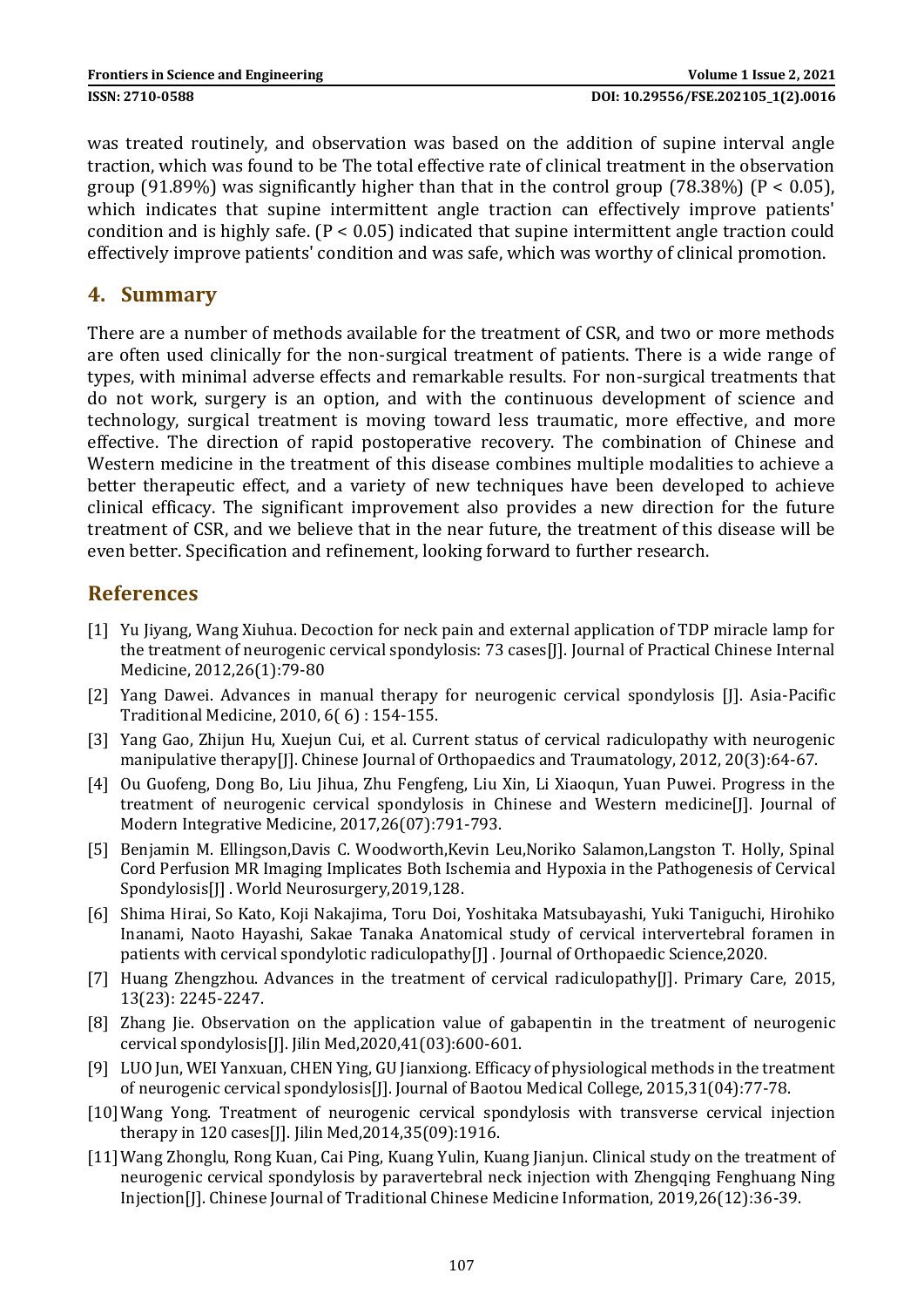- [12]Zhang Yuefeng, Comparison of the efficacy of microscopic discectomy and microendoscopic discectomy for the treatment of single-segment lumbar disc herniation in the elderly[J]. Chinese Journal of Gerontology, 2016,36(03):661-663.
- [13]Li Guangchun. Efficacy of anterior cervical discectomy and bone graft fusion for cervical spondylosis [J]. China Continuing Medical Education, 2020, 12(04):109-111.
- [14]Li Gan, Wu Fengliang, Liu Xiaoguang. Influence of anterior cervical surgery on the degeneration of adjacent segments after surgery for multisegmental cervical spondylosis[J]. China Medical Journal, 2020, 55(03):255-258.
- [15]Qiang Zhou, Xuanwen Liu, Weiguang Hou, Xiaochuan Ding, Qiang Zhang, Ningyuan Li, Qiang Che, Demin Liu, Dan Chen. Radiofrequency ablation combined with different concentrations of ozone in the treatment of neurogenic cervical spondylosis[J]. Journal of Neck and Low Back Pain, 2020, 41(01):58-60+64.
- [16]Xie Yiyan, Zhao Xue Tian. Clinical research progress in the treatment of neurogenic cervical spondylosis in Chinese medicine<sup>[]</sup>]. Journal of Liaoning University of Chinese Medicine, 2015, 17(03): 194-196.
- [17]Huang Di Nei Jing Su Wen [M]. Beijing: People's Health Press, 2012.
- [18]Lu Xiaocheng, Liu Xiaoya, Zhang Guangzheng. Research progress in the treatment of neurogenic cervical spondylosis in Chinese medicine[J]. Journal of Practical Chinese Medicine Internal Medicine, 2019, 33(12):109-111.
- [19]Liu Bo-ling, Ma Xiao-chun, Liu Xi. Liu Bo-ling's experience in the treatment of spinal disorders [M]. Beijing: Beijing Science and Technology Press, 2003 : 71- 72 .
- [20]Zhu Liguo, Tang Bin, Wei Xu, Gao Yun, Xie Qi, Zhang Xingping, Yinhe, Wang Hao. Application and formulation rules of traditional Chinese medicine for the treatment of neurogenic cervical spondylosis[J]. China Medical Journal, 2019,16(24):127-130+153.
- [21] Lin Jialiang. Clinical study on the treatment of neurogenic cervical spondylosis by acupuncture and hot compress of Chinese medicine package[J]. Chinese Traditional Chinese Medicine Modern Distance Education, 2019,17(23):85-87.
- [22]Zhang Hao, Shen Lihua. Acupuncture and moxibustion treatment of neurogenic cervical spondylosis status and evaluation of efficacy<sup>[</sup>]]. Shandong Journal of Traditional Chinese Medicine, 2015, 34(08): 634-636.
- [23]Cao Guoyuan, Tan Zhihua. Clinical observation of different acupuncture therapies for the treatment of neurogenic cervical spondylosis[J]. Inner Mongolia Chinese Medicine,2019,38(08):122-123.
- [24]Wang Jiawei, Han Libin, Wang Peng, Ren Suo. Clinical observation of acupuncture combined with traction for the treatment of neurogenic cervical spondylosis[J]. Journal of Practical Chinese Medicine, 2020, 36(02):239-240.
- [25] Pan Weidong, Wu Jali, Luo Weiping. Clinical observations on the treatment of vertebral artery type cervical spondylosis with acupuncture points and cervical acupuncture points combined with orthopedic massage[J]. Chinese Journal of Orthopaedics and Traumatology, 2020, 28(03):24-28.
- [26]Wu Xuping, Zhang Tianmin. Acupuncture and Knife Clinical Therapy [M]. Beijing: China Medical Science and Technology Press, 2007.62.
- [27]Chen Shoujiang, Hou De Cai. Clinical research progress on the treatment of neurogenic cervical spondylosis with acupuncture and knife therapy[J]. Practical Integrative Chinese and Western Medicine Clin,2018,18(08):181-183.
- [28]Yang Ruoxing, Pan Wenqian, Qiu Fushan, Liu Lanying. Clinical study on the treatment of neurogenic cervical spondylosis with acupuncture and knives[J]. China Health Standard Management, 2020, 11(02):89-93.
- [29]Li Dachun. Progress in the treatment of neurogenic cervical spondylosis by manual therapy[J]. Micronutrients and Health Research,2016,33(06):72-74.
- [30] Gu Yuan. Effectiveness of rotational orthopedic method in the treatment of neurogenic cervical spondylosis[J]. Modern Physicians of China, 2009, 47(36):159-160.